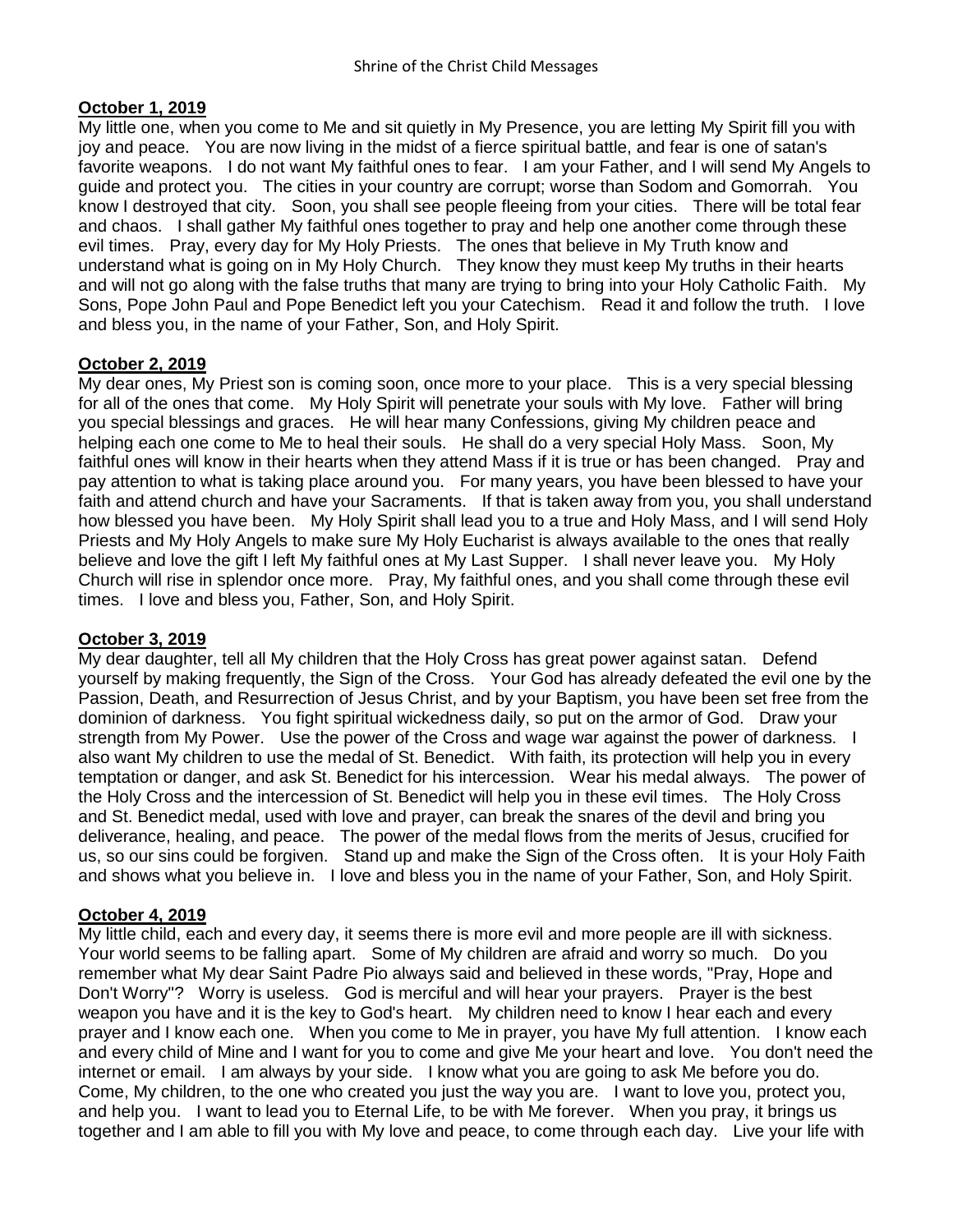Me, live in My Presence, and realize I am with you each and every moment of each and every day, for you are Mine. I love and bless you, for I am your Father, Son, and Holy Spirit.

# **October 5, 2019**

My little one, you understand the storms and earthquakes, flood and fires. You know your Father must drop His Hand on an evil world. When I create a new, beautiful life and My little ones are not allowed to live because evil men and women think they have the right to end life, who do they think they are? I am God. I am the One that gives life and I know when to call My children back home to Me. I created a beautiful world for My children; because of sin, evil has taken over. I wanted love, joy, and peace for My children, not evil, sin, and death. Now, I must come and cleanse the world of all evil. The ones that follow Me will have a New Heaven and Earth, full of love, joy, and peace once again. Look around your world and see the truth. The world has rejected their God. Abortion and homosexuality are bringing down the justice of your God. No one destroys the Creation of your God or changes it. These sins are forced on your world by satan and he rejoices in them. They go against everything that your God has given you. Sin is sin. I have told you to prepare. Do not be afraid, for I will look after My Remnant. You are the ones that will keep your faith in this evil time and you shall see persecution by the ones that no longer believe. Pray, My faithful ones, for the ones that have given up their faith in their God. They must leave the darkness and come back to the truth and light, before it is too late. I love and bless you, for I am your Father, Son, and Holy Spirit.

# **October 6, 2019**

My dear little one, tell all My faithful ones, who love their Holy Catholic Church and Faith, to pray, pray, pray. My children of your generation were taught the truth when you were children. You are the ones that really believe and you love your Holy Eucharist and know I am present each time you come to Holy Communion. You know you receive the real Body and Blood of your Savior, Jesus Christ. You know I gave My life so your sins could be forgiven and you can have Eternal Life with Me. Your Catholic Faith is who you are. I still have many good and holy Priests and devoted nuns. Pray for them for they know and believe in My Truths. Look at the events that are happening within My Church. See how they begin to change My Laws, My Truths, My Sacrifice. Believe in your Holy Catholic Faith and allow Me to guide you through this time of darkness, for I will not leave you. This evil time will end and a new time will begin. My children will know Me, love Me, and serve Me, and believe in the Power of their God. Do not fear, believe and trust in Me, and I will send Holy Priests to give you My Real Holy Eucharist. I love and bless you, for I am your Father, Son, and Holy Spirit.

# **October 7, 2019**

My child, yes, My little one, I am a God of love and mercy, but I am also a just God. If a child of Mine will not give up sin, I cannot accept them. If you choose to live a life of sin and refuse to repent. I must cleanse all evil away. Because I am a God of Love and Mercy and Justice, I will send My Holy Spirit to each one and all will have a chance to give up sin. You will not have peace in this time of darkness unless you come to Me and pray. You must trust Me and believe in My love for you. Do not fear. Pray, for it will bring you closer to Me and you shall have My peace. The time I have warned you about draws closer and few have listened and so few have prepared. Remove all sin from your lives. Help others work now for salvation. Believe that I need you to love others and show them your love and faith you have in Me. Prepare, My children, prepare, for I am coming and I love you and bless you, in the name of your Father, Son, and Holy Spirit.

# **October 8, 2019**

Little one, I am preparing My children for battle. Watch and pray, for the hour steadily approaches. I want each of you to be My Children of Light, to radiate goodness and attract others to Me. Prepare yourselves for victory. A new outpouring of My Spirit will be given. Time is passing very quickly. I will give all My children a second chance. Things around you will change very fast, but I will remain with you forever. Continue to have faith in Me despite the darkness and gloom. In spite of the trials, My Remnant will grow stronger. Be a people of prayer who will turn to Me in prayer for guidance and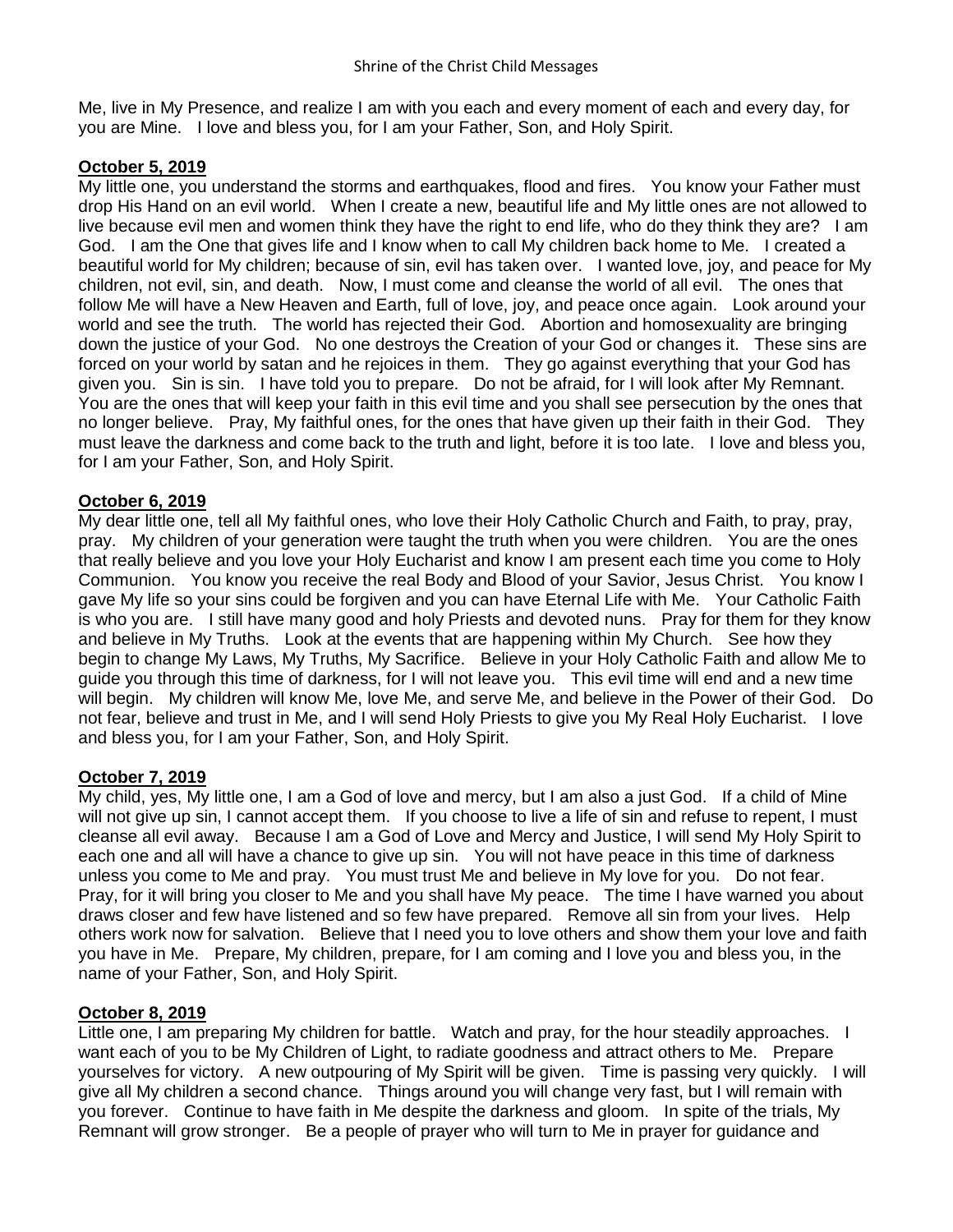counsel. Do not rely on your own wisdom. Rely on Me and I will lead you through this evil time and bring you to a New Heaven and Earth after I cleanse the world of all evil. I love and bless you for you are Mine, in the name of your Father, Son, and Holy Spirit.

#### **October 9, 2019**

My dear faithful children, I come to you today as your God and Father. My children, I do not want fear from you, as you live through these times. I want complete trust in the One who gave you life and created you. Do you remember the day you became a parent or grandparent or the first time you held a newborn baby? Did you not want to hold that little one, care for them, protect them and love them, and want that small child to love you and trust you to care for them? Do you think the One that gave you life and created you, wants nothing more? I only want to care for you and love you and bring you to know only love, joy, and peace. My little ones, you will see much devastation and disasters around you, wars and rumors of wars, but when you hear of these things, just remember, you are in the hands of your God and Father and I will only do what is best for each one of you. After all, if I did not give you life, would you be praying to Me right now? Each one of you walks the path I wish for you to walk. Continue to follow Me and keep your faith alive, for no eye has seen what wonderful, beautiful things I have waiting for My children who love Me. I love and bless each one, for you are Mine. I created you to live now and be with Me forever. I am your Father, Son, and Holy Spirit.

# **October 10, 2019**

My dear one, I am near, My child. Tell My children to have My peace. It is time to make yourself ready to meet your Savior. Let everything of the world go. Worry about your soul, come to Confession, wash away all your sins, and be ready for My love and mercy. I love and bless you and shall never leave you, your Father Son, and Holy Spirit.

#### **October 11, 2019**

My dear child, surrender everything to me and trust in Me. Time, My child, is very short. Soon, so soon now, all will be changed very quickly. Many of My children around the world are being persecuted for loving and believing in Me. No matter what situation you find yourself in, I want My children to surrender everything to Me and let Me take care of everything including you, and keep your faith, knowing I am coming and bringing you to Me. I love and bless you, Father, Son, and Holy Spirit.

# **October 14, 2019**

My dear children, gathered together in prayer, you come before Me today and I am very pleased to see your hearts full of love for your God and Father, your Savior Jesus. My little ones, you received a very Holy Mass today from two of My holy and devoted Priest Sons. You are very honored to have them bring Me to you in My Gift of My Holy Eucharist. I love all My children and I will always be with each one. Pray, My little ones, for your Holy Church and for My Holy Priest-Sons. They were called by Me to serve My children and are a blessing from Heaven for each one of you. I called each one of you together today to pray and join in a unity of love, knowing the truths of your Holy Catholic Faith. I am proud of each one because you carry the truth of your faith in your hearts. Help all the ones I will send to you in the future. After Divine Mercy, many of My children will be in turmoil. Your prayers, faith, and guidance will help them come to Me, as you are doing right now. As you pray together today, you are filled with My love and peace. I now bless each one of you, in the name of your Father, Son, and Holy Spirit. I am your Jesus of love and mercy and soon, each one will receive My gift of Love and Mercy.

# **October 19, 2019**

My dear one, I come to give you My peace. You know the times you are now living in. There is no time for worry. There is only time for prayer and coming to Me. Let Me lead you and guide you through these days, knowing I always do what is best for each and every child of Mine. You realize how much I care and love every child of Mine. Today, you were blessed by My Holy Priest son. He gave such a beautiful service. All of Heaven was with you and I was so proud of all My faithful ones. The love you have for one another is My gift to you from Heaven. You all honor Me as the Christ Child and as I told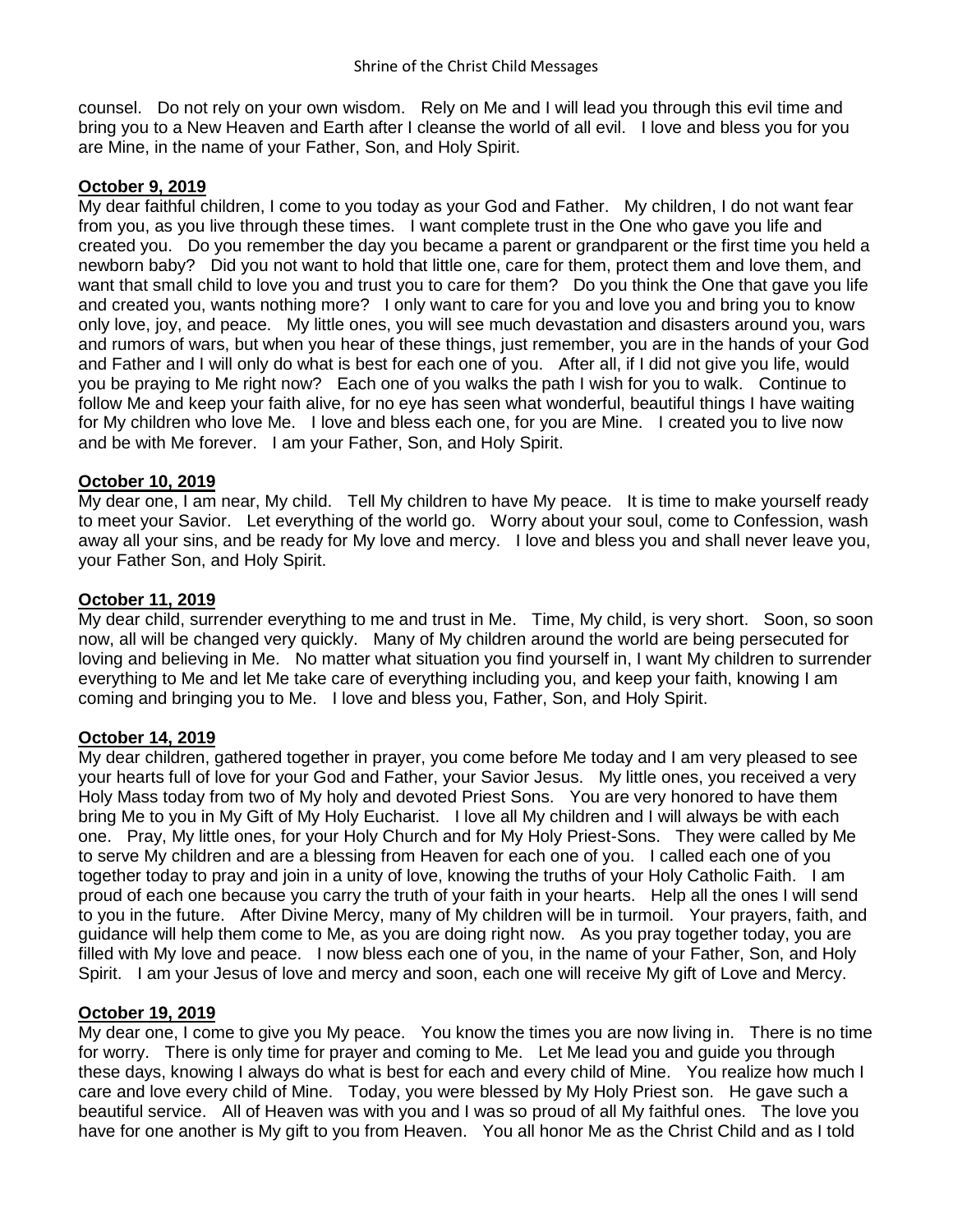you, the more you honor Me, the more I will bless you. Rest now, My child, for My blessings are upon you. I love you, Father, Son, and Holy Spirit.

# **October 20, 2019**

My dear one, today Father gave you and your family a beautiful Mass. Your children were all there. How they love you. When Father blessed you and you went out in My Holy Spirit, your son ran up and caught you and held you in his arms. My child, all your grandchildren have called you and have come to see you. Your children have never left you alone. Do you see how blessed you are and how much love you have for everyone? So many are praying for you and so many are asking Me to heal you. My child, you have the secret of life and that secret is love. Continue, my child, to give yourself to others and do not worry about this illness, for I am your Lord, your God and Father and Savior. I have you in My Hands. Rest, do not worry, and know the One who created you is taking care of you. I love and bless you, for I am your Father, Jesus your Savior, and you are filled with My Holy Spirit.

# **October 21, 2019**

My dear one, for many years, you took My children to pray with My dear Son, Father Peter Mary Rookey, along with other holy priests. They are all praying for you. Father Rookey wrote the Miracle Prayer (below). This prayer needs to be said by all My children. If you say it faithfully, and believe in it and mean each and every word, you will experience My Son, Jesus, and He will bless you and change your life in a very special way. I love and bless you, for I am your Father, Son, and Holy Spirit.

#### *The Miracle Prayer*

*Lord Jesus, I come before Thee, just as I am. I am sorry for my sins, I repent of my sins, please forgive me. In Thy Name, I forgive all others for what they have done against me. I renounce Satan, the evil spirits, and all their works. I give Thee my entire self, Lord Jesus, I accept Thee as my Lord God and Savior. Heal me, change me, strengthen me in body, soul and spirit. Come Lord Jesus, cover me with Thy Precious Blood, and fill me with Thy Holy Spirit. I love Thee, Lord Jesus, I praise Thee, Lord Jesus, I thank Thee, Jesus. I shall follow Thee every day of my life. Amen*

*Mary, my Mother, Queen of Peace, all the Angels and Saints, please help me. Amen*

# **October 22, 2019**

My little one, I realize you feel very ill today from the procedure you went through yesterday, yet, you spend your day in prayer. My child, offer up everything and trust in Me. I am walking this path with you and I will bless and keep you until you are well again. Rest now, My daughter, and know you are in the Palm of My Hand. I love and bless you, Father, Son, and Holy Spirit.

Soon, My child, I will send My Son once more, and this time, as your Jesus of Love and Mercy. Now is the time to Pray, Pray, Pray and believe in all I give to you through My Holy Spirit. Soon, all you have prepared for will happen and then after all evil is cleansed away, My children will never suffer again. This, My child, is what My children have been praying for, My Kingdom to Come and My Will to be Done on Earth as it is in Heaven. I love and bless you, for I am your Father, Son, and Holy Spirit.

# **October 23, 2019**

My little one, today, My Priest Son called you and prayed with you over the phone and he offered up his evening Mass for you. He said he would keep you in his heart and pray for you each and every day and he knew you would be healed. My child, believe in all the prayers and all the wonderful priests I have sent to pray with you. Keep your faith in your Father and know this will pass. You have many gifts, My child, and I blessed you with them for others, because I know how much you love and care for every child of Mine I have sent into your life.

# **October 24, 2019**

My child, tell My children to pray to St. Joseph, for he was the first lover of Jesus and Mary, and you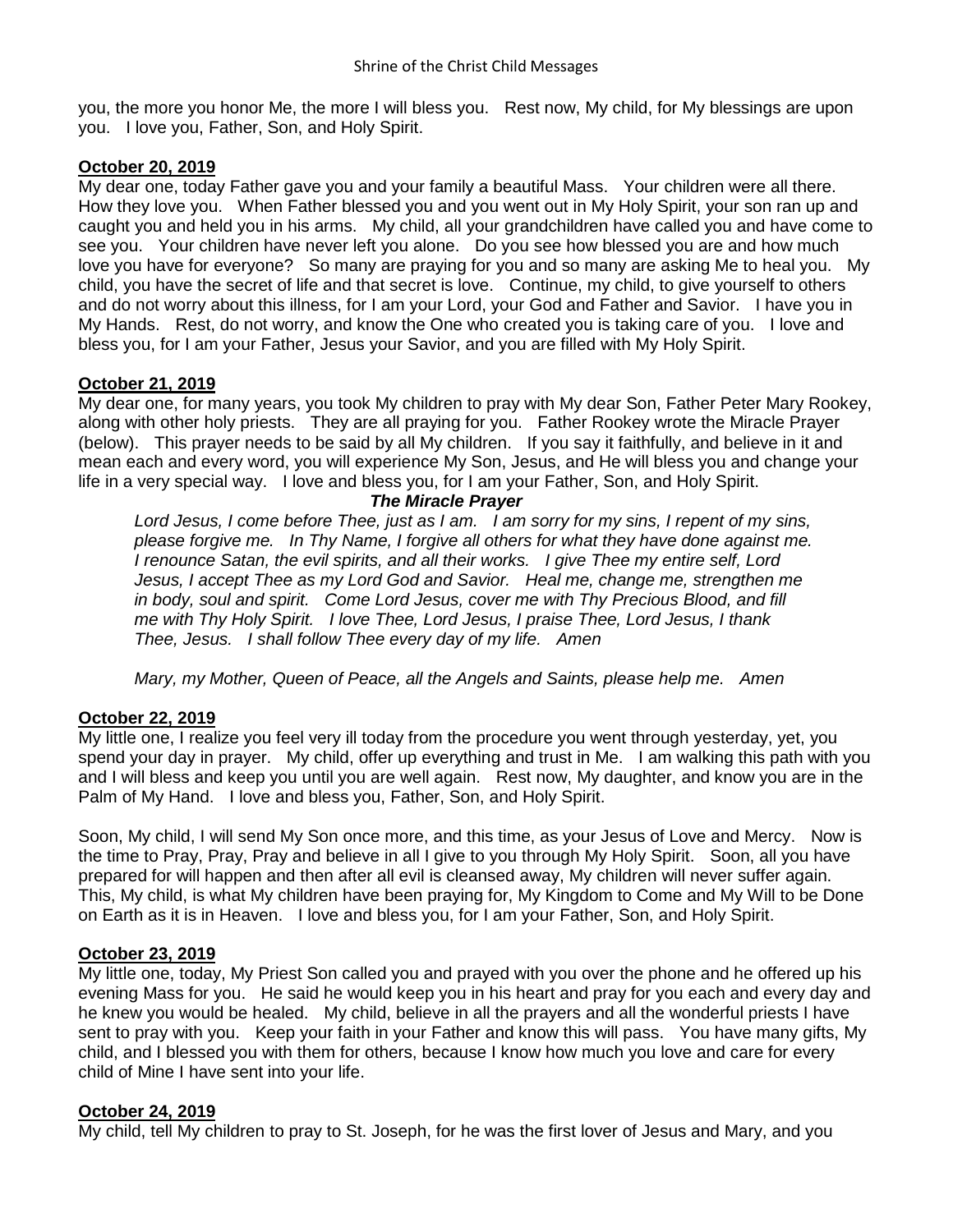know God your Father called him to be the foster father of Jesus to love Him, care for Him, and to protect Him. Talk to him, love him, ask him to be your spiritual Father. He cares for God's children and loves them. He can attain many graces for you. He can bring you closer to Jesus and Mary. After all, he cared for them. He would love to care for you, only ask him. I love and bless you, for I am your Father, Son, and Holy Spirit.

# **October 25, 2019**

My dear children, I am your loving Mother. When you were baptized, you became a temple of the Living God, your Father, Son, and Holy Spirit. You became a Child of God. Can you do as I did, to accept graciously all misfortunes and sufferings that Our Lord permits you to face, and can you bear them peacefully and without anger and resentment, and offer all to your God? I am with you and you can turn to Me in good times and bad. Never be afraid to give Me your broken heart and deep sorrows. Remember, I am the Lady of Sorrows. Recognize your Eternal destiny is to be with Me in Heaven, to glorify the Trinity for all Eternity. Your time on Earth is very short compared to Eternal Life forever. Pray, My little ones, come to Confession. Realize you are a Child of God. I will help you, just call on Me and I will bring you to My Son. Your Rosary is your weapon and will bring you grace and peace. I love you and call each one to come and let Me help you come to My Son. I bless you, in the name of your Father, Son, and Holy Spirit.

# **October 26, 2019**

My little one, you can see all is starting in your world to happen, as I have been telling you for so long. I told you California would burn from sin. I told you nations would rise up against one another and I told you My Hand must fall on a sinful world when My children think they are God and can make up laws that I said were sins. My Holy Church cannot be a church of acceptance and accept sin. No one will change My gift to My children. I gave them My Real Body and Blood so I will always be with them, and I promise My faithful ones, I will make sure they have Me truly with them during these times. When they do not have My holy Priests with them, I will send My Angels with My Holy Eucharist. We will always be united together and I am coming with My Kingdom to bring My children to Me. I love and bless you, for I am your Father, Son, and Holy Spirit.

# **October 27, 2019**

My dear children, go to Mother Mary with your problems, for no one is free of crosses, temptations, and anxieties. Seek refuge with your Holy Mother, Mary. She will so gently, powerfully intercede for each one of you. She will bring your trials and tribulations directly to Me and I will help you. When My Mother asked Me to do My first miracle, turning water into wine, I could not refuse My Mother. Bring your Holy Mother the sin that has been dragging you down. Tell her everything and put your confidence in Her. Talk to her as you would your own mother, for She is. I love and bless you, for I am your Jesus, Father, Son, and Holy Spirit.

# **October 28, 2019**

My little one, today, the doctors gave you some bad news. However, doctors are My children who practice medicine. I am the one in charge of you. You are to smile and know you will be healed. Offer up this time of suffering and believe I am with you. I will care for you and I will heal you. Just have My peace and trust Me, for you know I am coming soon and I will bring you to My Kingdom. Be happy, My little one, and have peace. I love and bless you, now and forever, for I am your God and Father, your Savior, and Holy Spirit.

# **October 29, 2019**

My child, I want you to humble yourself and rejoice in what I am doing in your life, even though it is beyond your understanding. In the days ahead, the world you live in will go through much tribulation, but you must focus on Me, knowing I am in charge of everything. You must receive your comfort from Me. My constant Presence with you is a glorious gift and will give you strength and courage to carry your cross and keep following Me. Understand, no matter how heavy the cross is, pick it up and